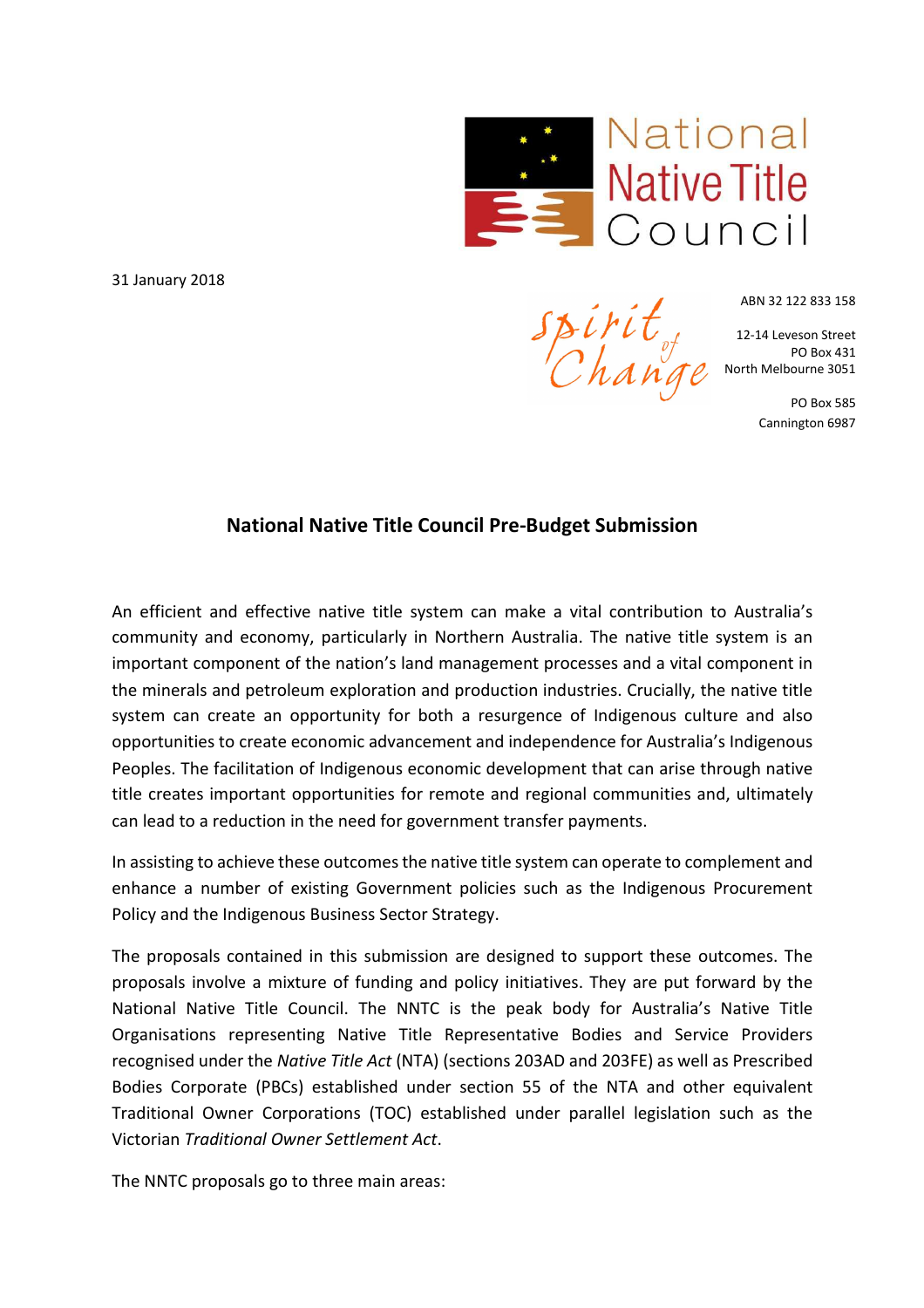- The PBC Institutional Framework;
- The arrangements around the management of forthcoming native title compensation applications; and,
- The enhancement and expansion of Indigenous Ranger Programs.

Each of these areas will be considered in detail below, but the following provides a summary of the NNTC Pre-Budget recommendations.

## **PBC Institutional Framework**

- That the *Corporations (Aboriginal and Torres Strait Islander) Act* be amended to include the proposed PBC-EVS provisions.
- That each PBC be allocated three-year recurrent funding at a level of \$300,000 p.a. and that this funding be made available six months prior to the expected date of a determination of the existence of native title by the Federal Government.

## **Managing Native Title Compensation Applications**

• Funding under the Prime Minister & Cabinet Land Program be increased by \$50m annually for the next three years to allow Native Title Representative Body and Native Title Service Providers to adequately manage future native title compensation applications.

#### **Supporting Indigenous Ranger Programs**

• Funding for Indigenous Ranger Programs should be increased by \$100m annually for the next three years to allow the expansion of existing IRPs and the development of new programs in collaboration with PBCs and relevant NTRBs/SPs.

# **PBC Institutional Framework**

Prescribed Bodies Corporate (PBCs) are the key structure for the management of native title rights. PBCs have statutory obligations to consult with many thousands of native title holders in relation to a broad range of major and less significant land use proposals. They also have the potential to be the organisational foundation for economic development activities for native title holders, particularly in remote locations. There are currently 187 PBCs across the country. The number is expected to rise to over 300 in the coming years.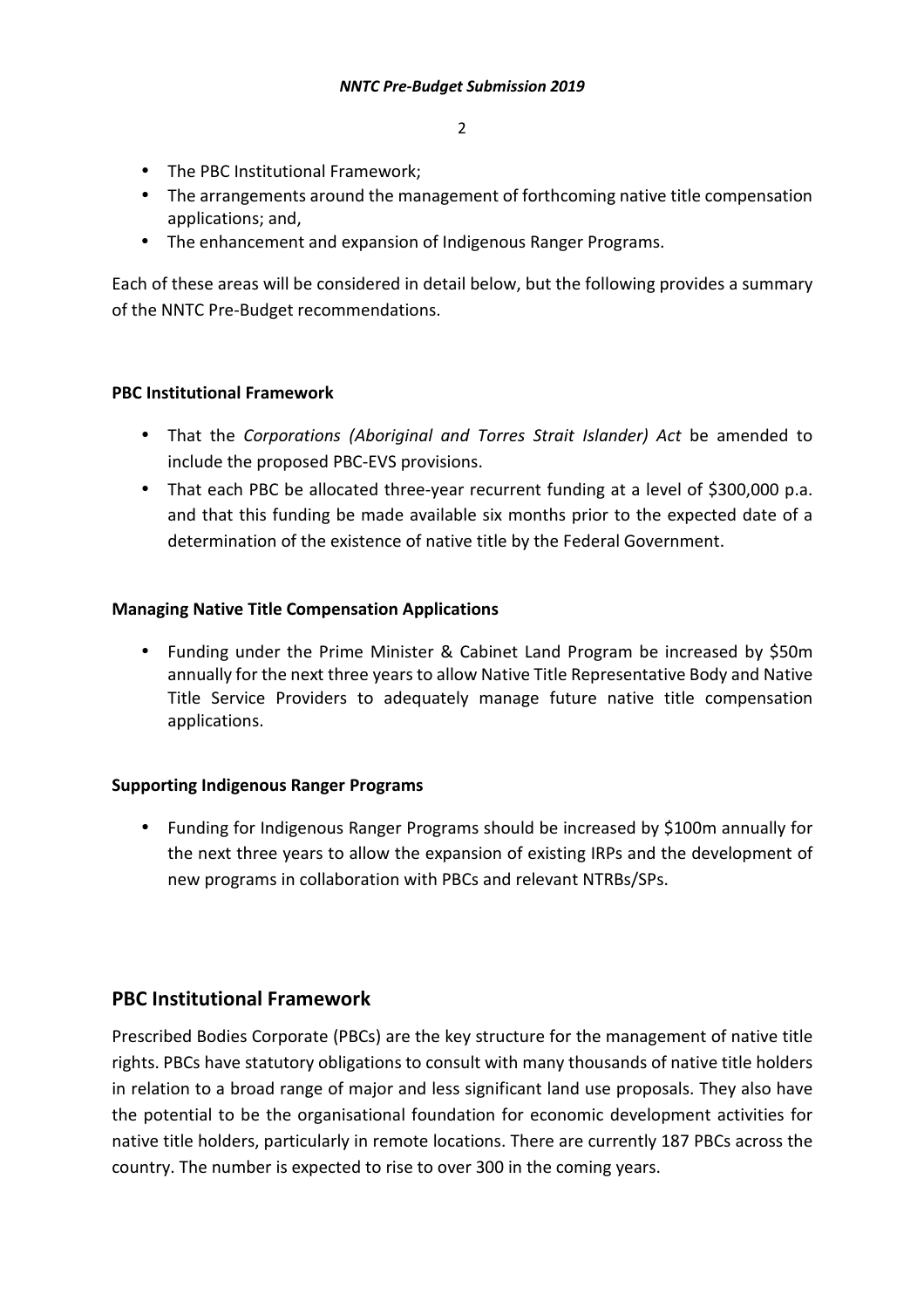#### **PBC – Economic Vehicle Status**

The current structures around the management of native title monies by PBCs are complicated, confusing and often lack transparency. They involve a complex combination of native title, charitable trust and taxation law. The current arrangements often provide a positive *dis*incentive for native title holders to utilise native title monies for long term economic development in favour of restrictive charitable trust or immediate disbursement.

The NNTC in conjunction with the Minerals Council of Australia has developed a proposal to overcome these shortcomings. The PBC – Economic Vehicle Status (PBC-EVS) proposal involve establishment of an optional 'economic vehicle status' (EVS) designation available to PBCs. This would enable the PBC-EVS to undertake a broader range of economic development activities, such as providing finance for private businesses, while accessing tax concessions that apply where an organisation is seeking to address disadvantage. Importantly the model would also enable existing trusts established for the management of native title monies but constrained by restrictive charitable trust rules to be rolled into the PBC EVS. The model would also include additional transparency and reporting requirements.

These reforms would be achieved through targeted amendments to the *Corporations (Aboriginal and Torres Strait Islander) Act* 2006 (Cth.), its regulations and associated legislation. The principles behind the PBC-EVS have already been endorsed by the Treasury *Taxation of Native Title and Traditional Owner Benefits and Governance Working Group* in 2013 and in the 2015 *Our North, Our Future, White Paper on Developing Northern Australia.*

#### **Supporting PBCs**

Efficient and effective PBCs are crucial to a viable land management system across Australia. They currently have no guarantee of any resources to undertake their important task. A PBC can apply for funding to undertake economic development programs and charge proponents' fees in some limited circumstances. Often the revenue raised by a PBC from its business activities must be used to fund its statutory obligations under the *Native Title Act.* 

Obliging native title holders to raise their own funds to discharge obligations under Commonwealth and State law makes a mockery of the recognition of traditional ownership in the *Native Title Act* and fails to harness the opportunity for economic development inherent in a PBC.

However, if a PBC were allocated resources enough to undertake its core statutory functions this potential could be realized, and the objectives of the *Native Title Act* fulfilled. The NNTC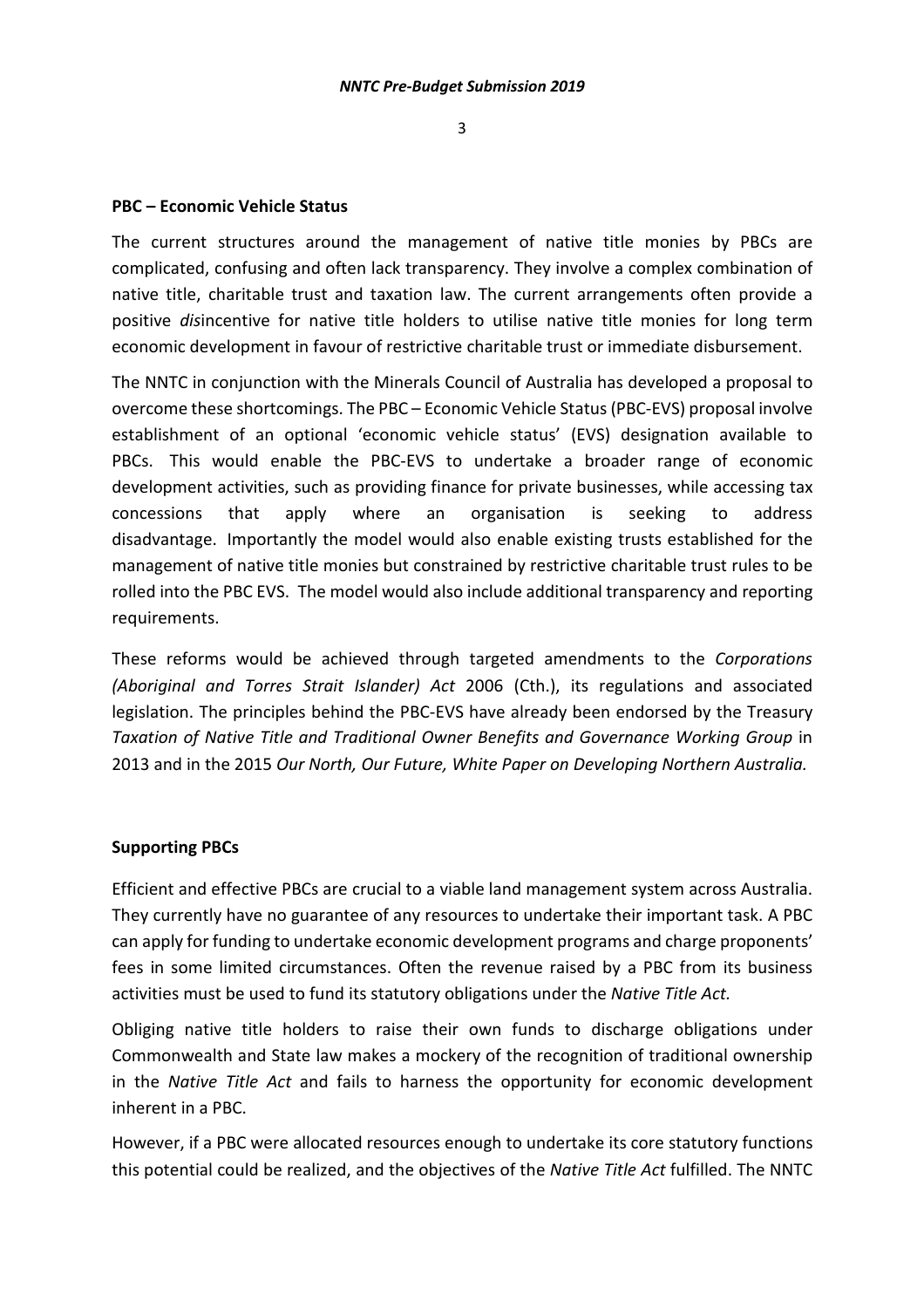estimates that this goal could be achieved if each PBC were allocated a three-year recurrent funding at a level of \$300,000 pa. To ensure that a PBC can effectively discharge its statutory and social obligations from the time of the determination of native title by the Federal Court, this funding should be made available some months ahead of the date of the determination.

Assuming there are 200 PBCs in existence as at mid-2019, this proposal would involve a maximum first-year expenditure of \$60m. However, this amount is likely to be significantly reduced through the development of regionally based PBC support services (essentially a services 'hub' that can be utilised by a number of PBCs in a specific region) in areas such as Torres Strait and elsewhere. While this is a not insignificant expenditure, given the role this funding could have in giving real effect to native title rights and facilitating economic development in remote communities it is a worthwhile investment.

#### **Recommendation**

- That the *Corporations (Aboriginal and Torres Strait Islander) Act* be amended to include the proposed PBC-EVS provisions.
- That each PBC be allocated three-year recurrent funding at a level of \$300,000 pa and that this funding be made available six months prior to the expected date of a determination of the existence of native title by the Federal Government.

## **Managing Native Title Compensation Applications**

#### **Compensation Application Procedures**

The NTA provides that all "acts" that have "affected" native title rights and interests since the commencement of the *Racial Discrimination Act* in October 1975 accrue a liability of compensation on the part of the party doing the act (most commonly state and territory governments) to native title holders. Section 227 NTA defines an "affect on native title" as any act that extinguishes native title (in whole or in part) or "is otherwise wholly or partly inconsistent with their [the native title rights and interests] continued existence, enjoyment or exercise". By way of example of the scope of the definition contained in s 227, the unanimous decision of the High Court in *Western Australia v Brown* [2014] HCA 8 ("*Brown*") makes clear that both the grant of *and exercise* of rights pursuant to, for example, a mineral lease will operate to "affect" native title rights and that the *exercise* of rights may have an "affect" in addition to the original grant (*Brown* at [64]).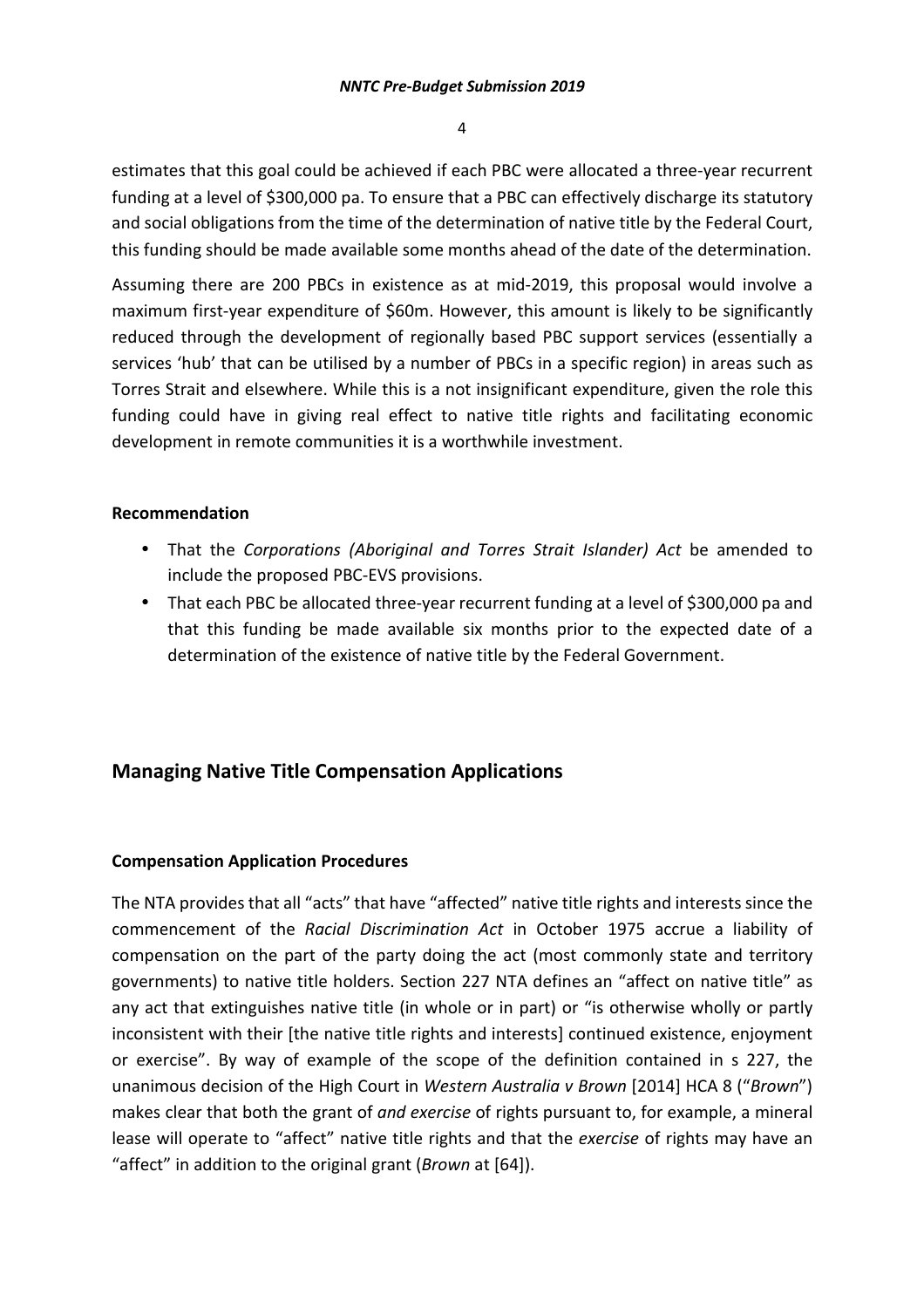As the foregoing indicates, the compensation provisions of the NTA operate to create a state (or territory) government native title compensation liability in respect of potentially every grant of an interest in land were native title may exist (or may have existed) that has occurred since 1975. In Western Australian uniquely it has been sought to shift the compensation liability to the holder of a mining tenement (s125A Mining Act 1978).

On 4 September 2018 the High Court sat in Darwin for the first time to hear appeals in the matter of *Northern Territory v Griffiths* (the Timber Creek Compensation Case - *Griffiths*). The case is significant because, after 25 years of operation of the *Native Title Act*, *Griffiths* is the first litigated native title compensation application. It is likely that the decision of the High Court will be delivered in early 2019.

Evidentially establishing the elements in a compensation application will require the taking of evidence regarding traditional laws and customs from applicants. It would also involve issues of extinguishment and therefore tenure histories as a step in establishing the original existence of native title. These are the matters that are also involved in a native title determination application.

A compensation application would, in addition, involve evidence as to the areas of particular significance to the compensation applicants and of the scope of operations undertaken by the grantee during the currency of the title. Often of course the land the subject of a compensation application may have been the subject of the grant of various successive titles (particularly minerals titles). Evidence regarding the operation (not merely existence) of each of these titles would need to be led.

These matters established it would then be necessary for the parties to lead evidence regarding the appropriate valuation method for the subject land. As the first instance decision *Griffiths* (*Griffiths v Northern Territory (No 3)* [2016] FCA 900) suggests, the appropriate method for the valuation of remote land where there have been little relevant market dealings can be a complex and contentious issue. This experience is supported from that of other contexts such as the valuation of land the subject of "Township Leases" under the provisions of the *Aboriginal Land Rights (Northern Territory) Act.* 

In short, the process of litigating a native title compensation application is significantly more complex than that involved in litigating a native title determination application. Absent the adoption of alternative processes, this litigation process would need to be repeated across all lands that may have been the subject of native title rights in 1975 but have since been the subject of the grant of any interest.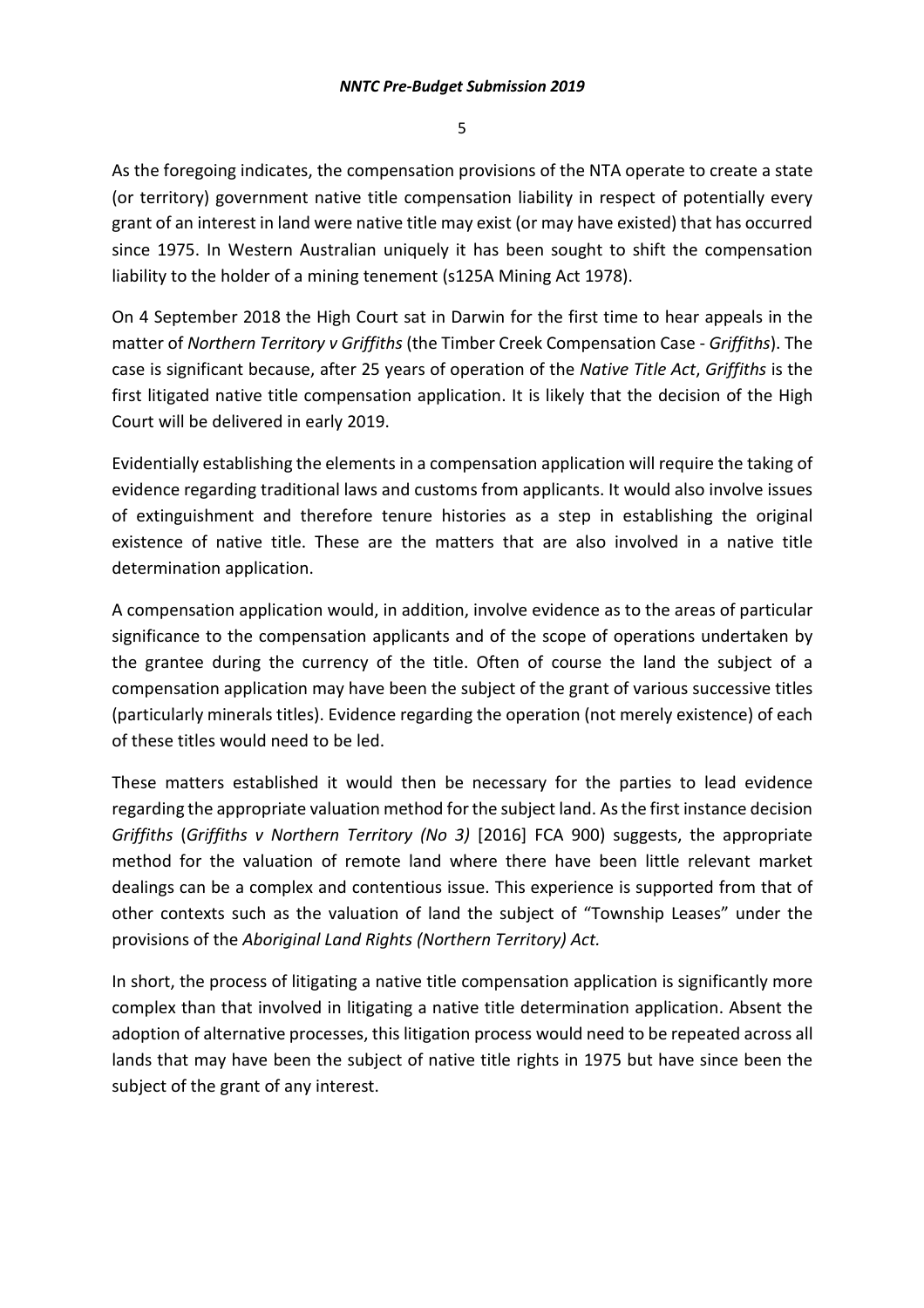#### **Management of Compensation Applications**

The complexity and volume of future compensation applications that will emerge subsequent to the decision of the High Court in *Griffiths* raises questions around the management of the compensation application process. The NNTC has urged Government to investigate the establishment of policies and procedures that will ensure the efficient and orderly management of these applications. These policies go to matters such as the encouragement of comprehensive native title settlements where the existence of native title, the adoption of tailored future act procedures and issues associated with compensation can be resolved, through negotiation, at one time. Other potential policies go to the establishment of voluntary administrative tribunal structures designed to reduce transaction costs.

While the development of these policies and procedures holds great promise for the future, there will be an inevitable time lag until the applicable jurisprudence is settled and the relevant structures are established and functional. This suggests there will be an inevitable surge in the demand from native title holding communities for resolution of compensation issues that will need to be dealt with through existing Federal Court structures.

Native title holding communities will need to be satisfied that this demand can be reasonably met. The undesirable alternative is that compensation applicants will be enticed to pursue poorly prepared applications in an *ad hoc* fashion. The consequences of this scenario are that the Courts will be clogged in the management of poorly prepared applications and the benefits of compensation applications may be consumed by excessive and unnecessary legal and other litigation costs. This scenario must be avoided.

To do so the existing Native Title Representative Body and Native Title Service Provider (NTRB/SP) system must be resourced to address the demand that will stem from native title compensation applications. There are currently 15 NTRB/SPs across the country. They are funded by the Commonwealth government to undertake a range of functions in particular the prosecution of native title determination applications, supporting native title holders and claimants in the management of future act proposals and the support of PBCs within their relevant regions. The existing funding NTRB/SPs receive under the Native Title and land Rights Program of approximately \$100m, although efficiently managed by NTRB/SPs, is inadequate to adequately discharge even all of these functions. It is certainly inadequate to, *in addition*, undertake the extensive work associated with native title compensation applications.

Consultation with NTRB/SPs indicates that in order to adequately respond to the expected demand for the initiation and prosecution of native title compensation applications likely to arise in 2019-20 will require an additional \$50m in that financial year. This level of funding is likely to be necessary over the subsequent two years by which time it is anticipated that the

6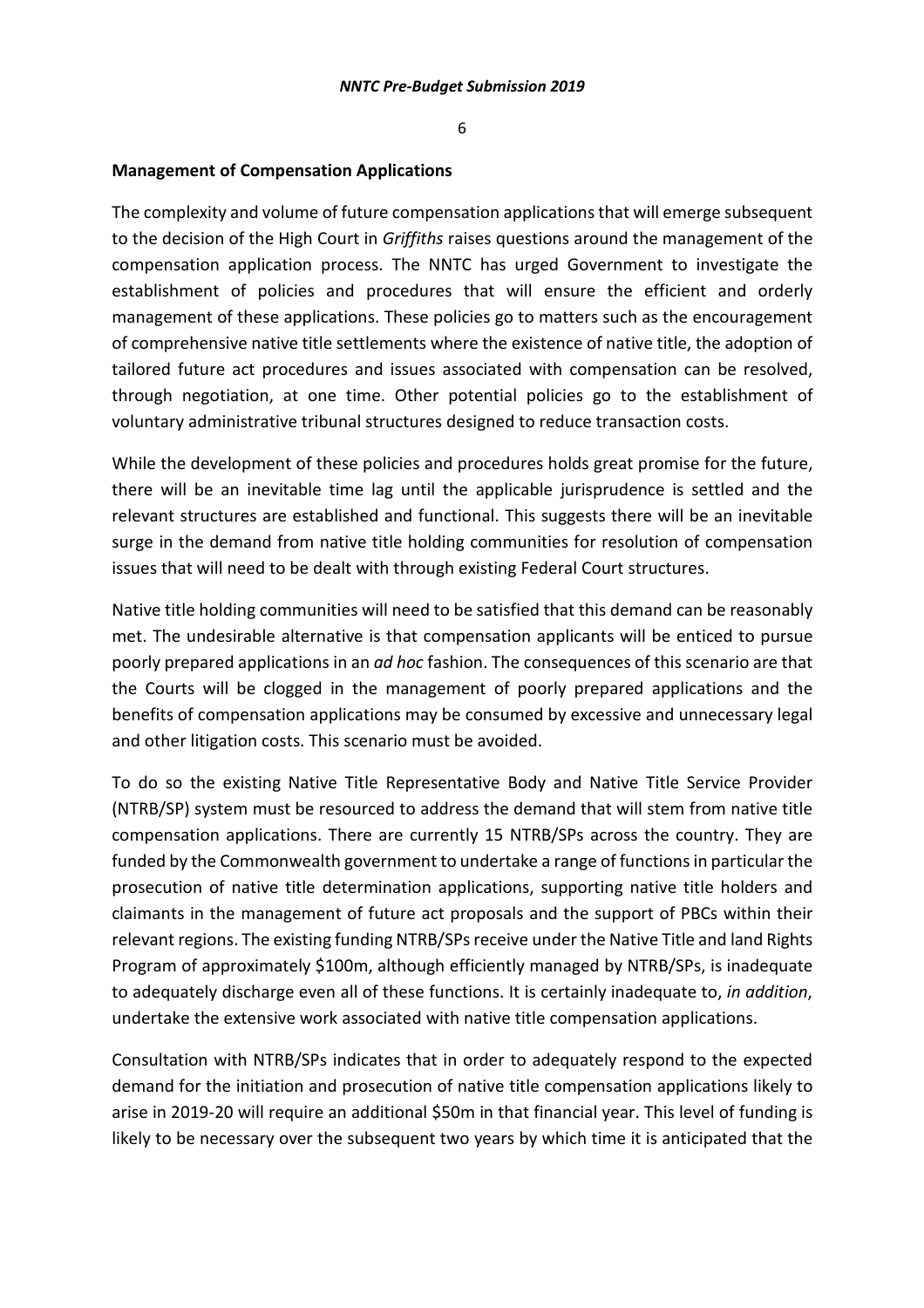greater utilisation of alternative resolution structures would make a review of this allocation appropriate.

#### **Recommendation**

• Funding under the Native Title and land Rights Program be increased by \$50m annually for the next three years to allow Native Title Representative Body and Native Title Service Providers to adequately manage future native title compensation applications.

# **Supporting Indigenous Ranger Programs**

As part of the Closing the Gap Refresh process all Australian Governments have committed to the following outcome:

*Land and waters: Aboriginal and Torres Strait Islander people maintain distinctive spiritual, physical and economic relationship with the land and waters*.

The specific outcome sought is that: *Aboriginal and Torres Strait Islander peoples' land, water and cultural rights are realised*. COAG notes that:

*A Land and Waters target will be developed by mid-2019 by all jurisdictions to support Aboriginal and Torres Strait Islander peoples' access to, management and ownership of, land of which they have a traditional association, or which can assist with their social, cultural and economic development.* 

The NNTC is working with the Department of Prime Minister & Cabinet in order to further develop and refine this COAG Target.

In addition, for ongoing support for achieving native title (determination and compensation) outcomes the NNTC sees support for Indigenous Ranger Programs (IRPs) as a crucial aspect of achieving this COAG endorsed outcome.

There are currently 123 IRPS operating across the country employing in total more than 2,200 Indigenous people (840 FTE) usually in remote and regional areas, IRPs are a feature of the activities of many NTRB/SPs and PBCs. IRPs employ Indigenous land and sea managers to undertake cultural and natural resource projects to improve and enhance the unique biodiversity and cultural values of a region.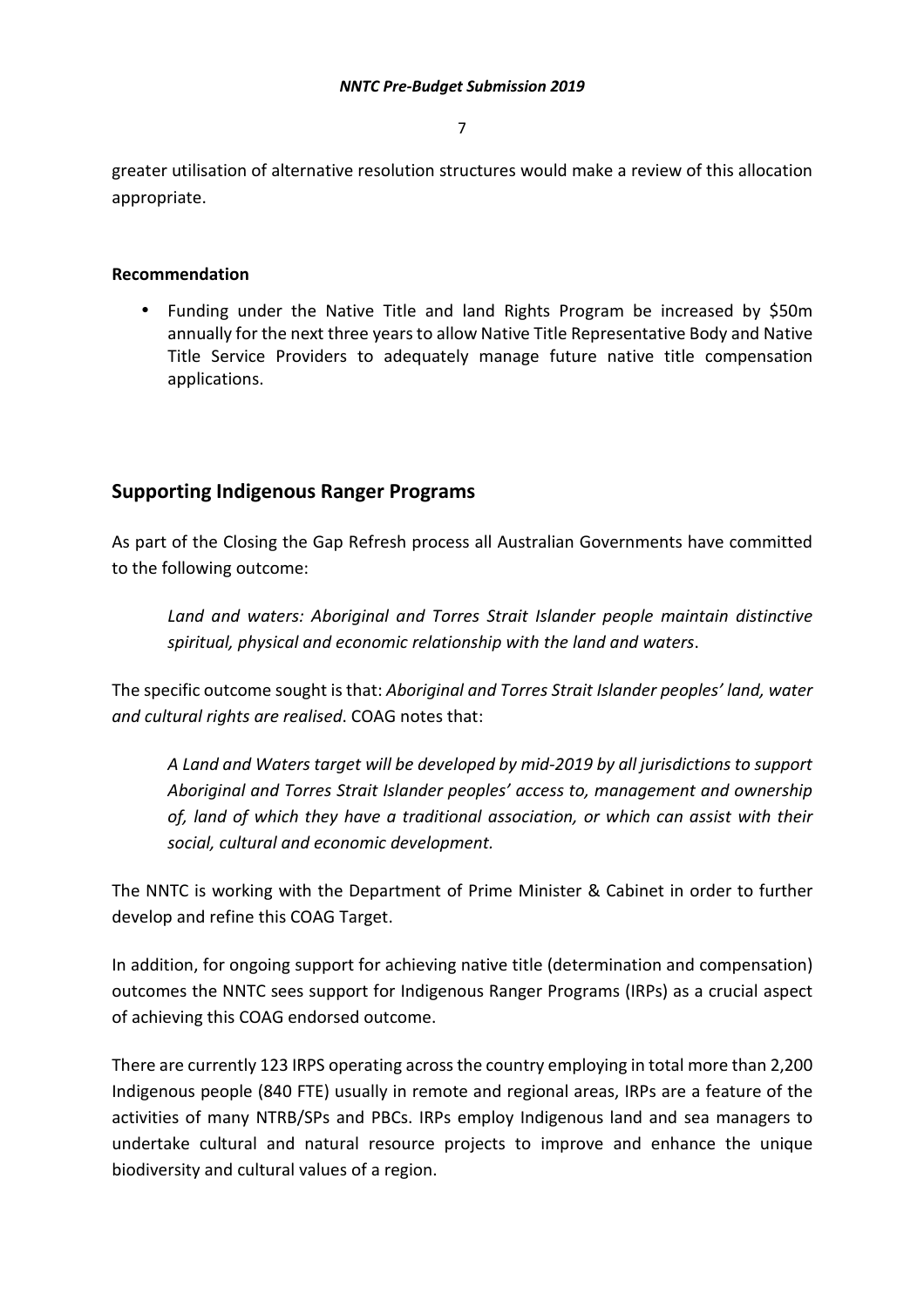IRPs work with local Traditional Owner Groups to realise Indigenous aspirations to look after and manage country using a combination of traditional cultural knowledge, western science and modern technologies.

IRPs are supported by the Commonwealth Government and are proving to be a successful business model through integrating ecological, social and cultural values to generate economic growth in remote Aboriginal communities.

IRPs are creating not only jobs in remote communities but long-term career paths in the conservation and land management sector. Indigenous ranger positions are real jobs that require accredited conservation and land management qualifications. Ranger work can include:

- Biodiversity monitoring and research
- Traditional knowledge transfer
- Fee-for-service contracts
- Fire management
- Cultural site management
- Feral animal and weed management
- Cultural awareness and immersion experiences
- Tourism management
- School education programs and mentoring

IRPs are underpinned by cultural values and the positive benefits of the program have been far and wide reaching. They have significantly improved community wellbeing, are working to reduce poverty through creating economic opportunities and are building leadership in communities.

IRPs generally have regional governance structures founded on Indigenous cultural values. Aboriginal elders direct long-term conservation management plans, promote the transfer of traditional knowledge to younger generations and provide guidance, leadership and authority. Generally, the IRP governance models aim to connect all of the ranger groups within a region together to ensure that not only are community goals being achieved at a local level, but efforts are being made towards achieving targets at a regional and national level.

In April 2018 the Commonwealth Government announced a funding extension of \$250 million to fund IRPs until 2021. While this is a welcome addition the funding is aimed only at maintaining existing IRPs at current levels. The NNTC believes that existing IRPs should be expanded, and that new IRPs should be developed across the country.